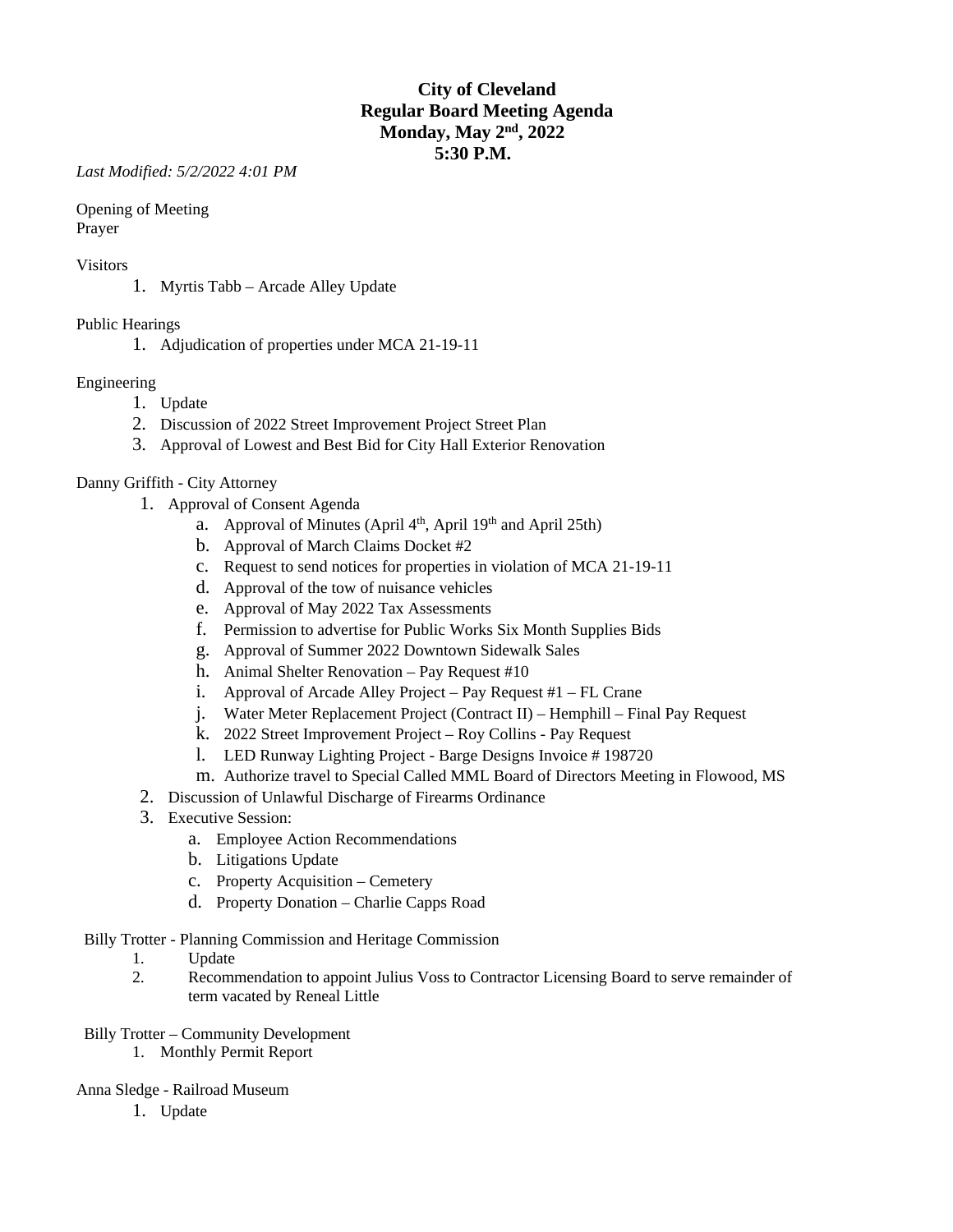# **City of Cleveland Regular Board Meeting Agenda Monday, May 2nd, 2022 5:30 P.M.**

Charles Bingham – Police

1. Update

Greg Jackson – Fire 1. Update

Jamie Gregory-Grant – Animal Shelter 1. Update

Hunter Kovac – Waste Water

1. Update

Stephen Ferri – Public Works

1. Update

Clint Johnson – Municipal Airport

1. Update

Jason Woods – Parks & Recreation

- 1. Update
- 2. Approval of lowest and best bids for Bear Pen Park and Fireman's Park Tennis Courts Resurfacing

Dominique Green - City Clerk

- 1. Report of City Clerk
- 2. Approval of Animal Shelter Renovation –Change Orders #002 and #003
- 3. Approve Recommendation of EDA Baxter Water Well Consultant Selection Eley McPherson Engineering

Heather Williams - Human Resources

- 1. Monthly Report
- 2. Employee Action Recommendations
- 3. Approval of revised City Vehicle Use Policy